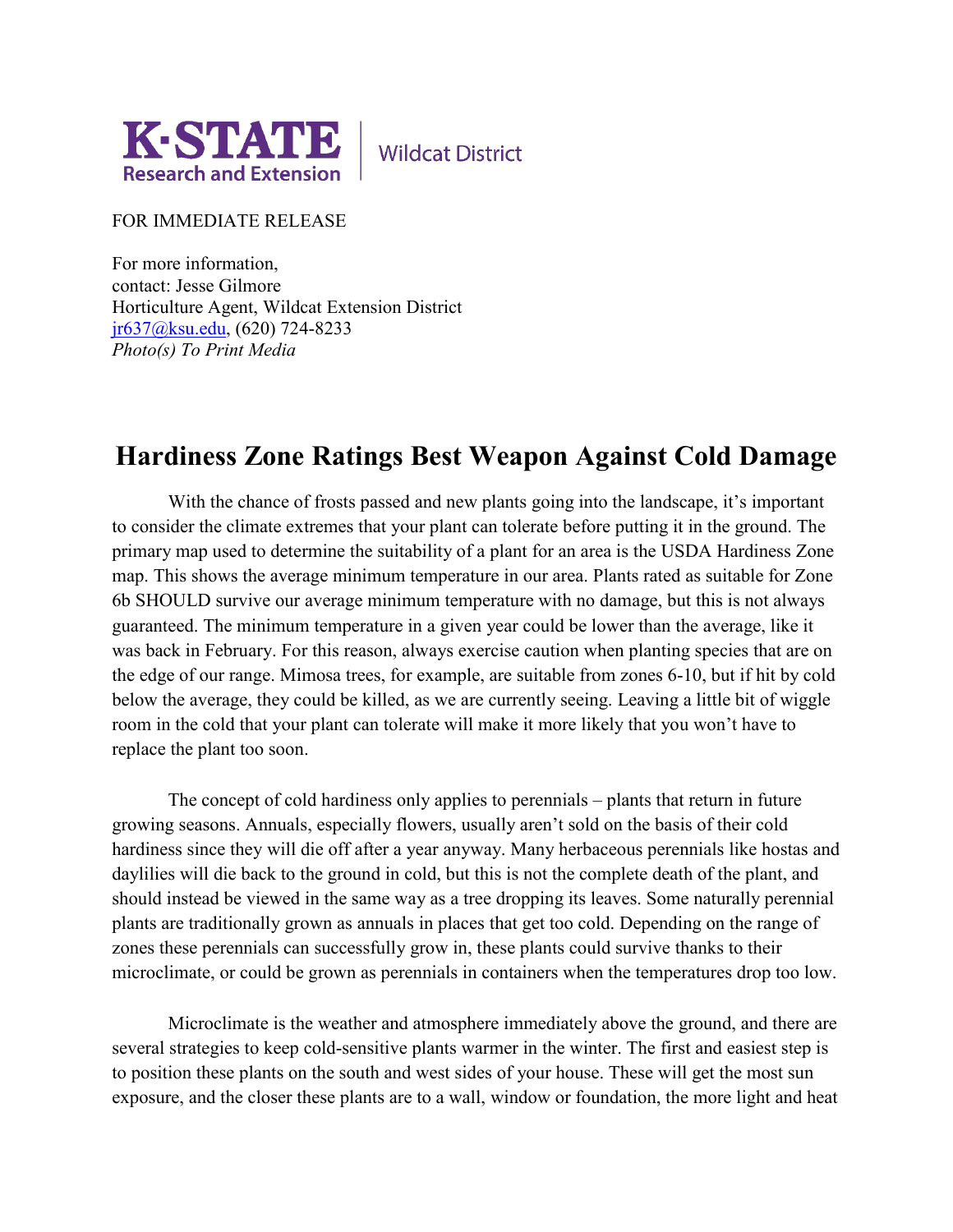will be reflected back towards the plant. Avoid planting in low spots, as these will gather cold air and wind. Finally, mulch the plants. This will keep soil warmer in the winter, and cooler in the summer.

The American Horticulture Society has a map similar to hardiness zones, but for summer heat. This map measures the average number of days with a high temperature above 86. Kansas will fall into zone 7 or 8, showing that somewhere between 60 and 90 days in a year will have a temperature above 86. This information will not be as readily available as the USDA's map, as it is a relatively new creation, but it is still a good idea to look for this info on plant labels when shopping. Keep in mind that every microclimate trick for keeping cold-sensitive plants warm will also keep heat-sensitive plants warmer, and could lead to their death. When designing new garden beds, it is best to split straight down the middle for both heat and cold tolerance, so as to not freeze one and fry the other.



For more information, please contact Jesse Gilmore, Horticulture Agent,  $ir637@ksu.edu$  or (620) 724-8233.